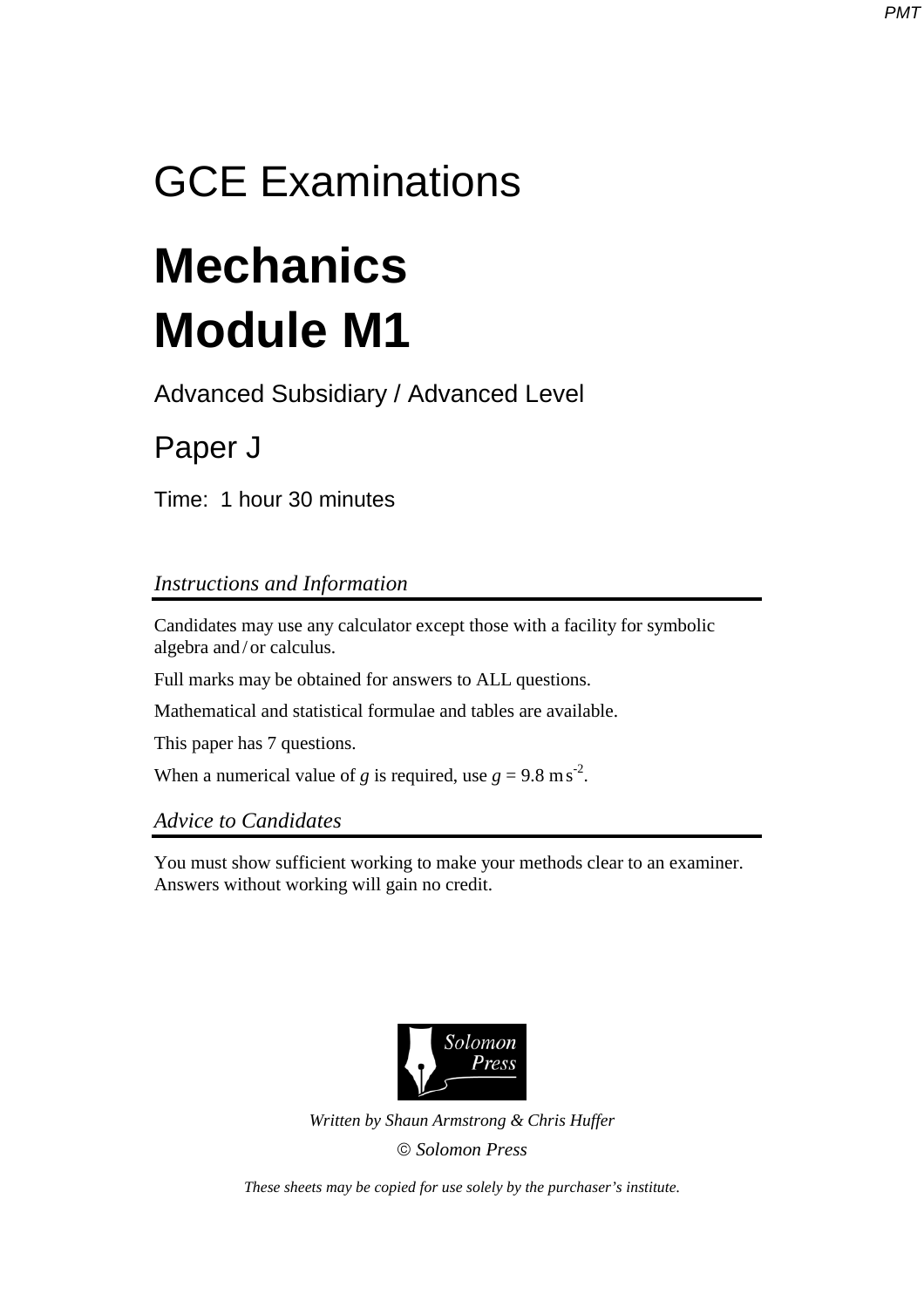**1.** At time  $t = 0$ , a particle of mass 2 kg has velocity  $(8\mathbf{i} + \lambda \mathbf{j})$  ms<sup>-1</sup> where **i** and **j** are horizontal perpendicular unit vectors and  $\lambda > 0$ .

Given that the speed of the particle at time  $t = 0$  is 17 m s<sup>-1</sup>,

*(a)* find the value of  $\lambda$ . **(3 marks)** 

The particle experiences a constant retarding force **F** so that when  $t = 5$ , it has velocity  $(3i + 5j)$  m s<sup>-1</sup>.

*(b)* Show that **F** can be written in the form  $\mu(i + 2i)$  N where  $\mu$  is a constant which you should find.

 **(5 marks)**

**2.** A monk uses a small brush to clean the stone floor of a monastery by pushing the brush with a force of *P* Newtons at an angle of 60° to the vertical. He moves the brush at a constant speed. The mass of the brush is 0.5 kg and the coefficient of friction between the brush and the floor is  $\frac{1}{\sqrt{3}}$ . The brush is modelled as a particle and air resistance is ignored.

| (a) | Show that $P = \frac{g}{2}$ Newtons.                                     | $(7 \text{ marks})$ |
|-----|--------------------------------------------------------------------------|---------------------|
|     | Explain why it is reasonable to ignore air resistance in this situation. | $(1$ mark $)$       |

- **3.** A small van of mass 1500 kg is used to tow a car of mass 750 kg by means of a rope of length 9 m joined to both vehicles. The van sets off with the rope slack and reaches a speed of  $2 \text{ ms}^{-1}$ just before the rope becomes taut and jerks the car into motion. Immediately after the rope becomes taut, the van and car travel with common speed  $V \text{ ms}^{-1}$ .
	- *(a)* Show that  $V = \frac{4}{3}$ . <sup>4</sup> . **(3 marks)**
	- *(b)* Calculate the magnitude of the impulse on the car when the rope tightens. **(2 marks)**

The van and car eventually reach a steady speed of  $18 \text{ ms}^{-1}$  with the rope taut when a child runs out into the road, 30 m in front of the van. The van driver brakes sharply and decelerates uniformly to rest in a distance of 27 m.

It takes the driver of the car 1 second to react to the van starting to brake. He then brakes and the car decelerates uniformly at  $f$  m s<sup>-2</sup>, coming to rest before colliding with the van.

 $(c)$  Find the set of possible values of *f*. **(5 marks)**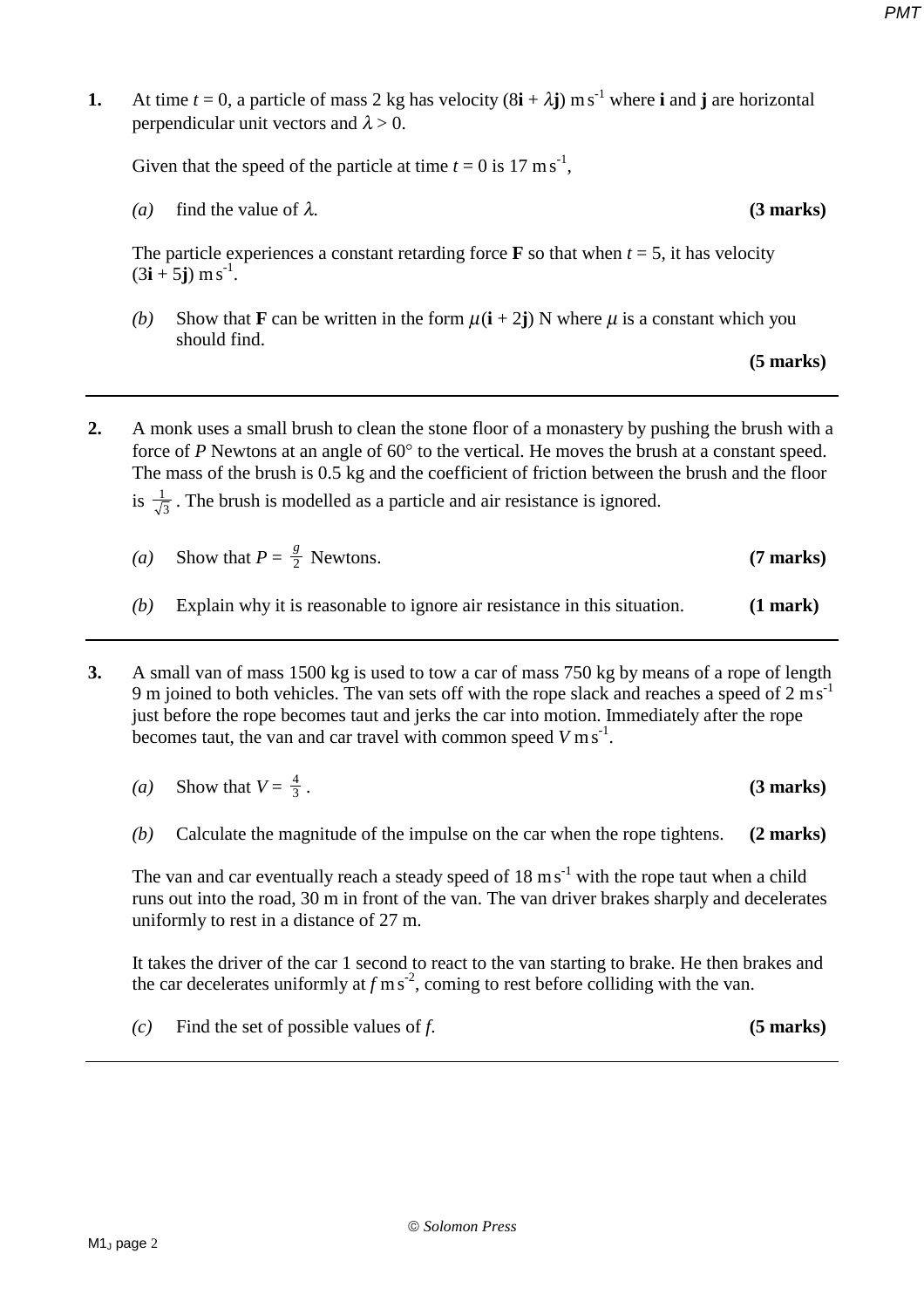

Fig. 1

Figure 1 shows a weight *A* of mass 6 kg connected by a light, inextensible string which passes over a smooth, fixed pulley to a box *B* of mass 5 kg. There is an object *C* of mass 3 kg resting on the horizontal floor of box *B*.

The system is released from rest. Find, giving your answers in terms of *g*,

| $\left( a\right)$ | the acceleration of the system,                                                  | $(4$ marks) |
|-------------------|----------------------------------------------------------------------------------|-------------|
| (b)               | the force on the pulley.                                                         | $(3$ marks) |
| (c)               | Show that the reaction between C and the floor of B is $\frac{18}{7}$ g newtons. | $(3$ marks) |

**5.** Two flies *P* and *Q*, are crawling vertically up a wall. At time  $t = 0$ , the flies are at the same height above the ground, with  $\overline{P}$  crawling at a steady speed of 4 cm s<sup>-1</sup>.

Q starts from rest at time  $t = 0$  and accelerates uniformly to a speed of 6 cm s<sup>-1</sup> in 6 seconds. Fly *Q* then maintains this speed.

- *(a)* Find the value of *t* when the two flies are moving at the same speed. **(3 marks)**
- *(b)* Sketch on the same diagram, speed-time graphs to illustrate the motion of the two flies.

**(3 marks)** 

Given that the distance of the two flies from the top of the wall at time  $t = 0$  is x cm and that *Q* reaches the top of the wall first,

|  | (c) show that $x > 36$ . | $(5 \text{ marks})$ |
|--|--------------------------|---------------------|
|--|--------------------------|---------------------|

*Turn over*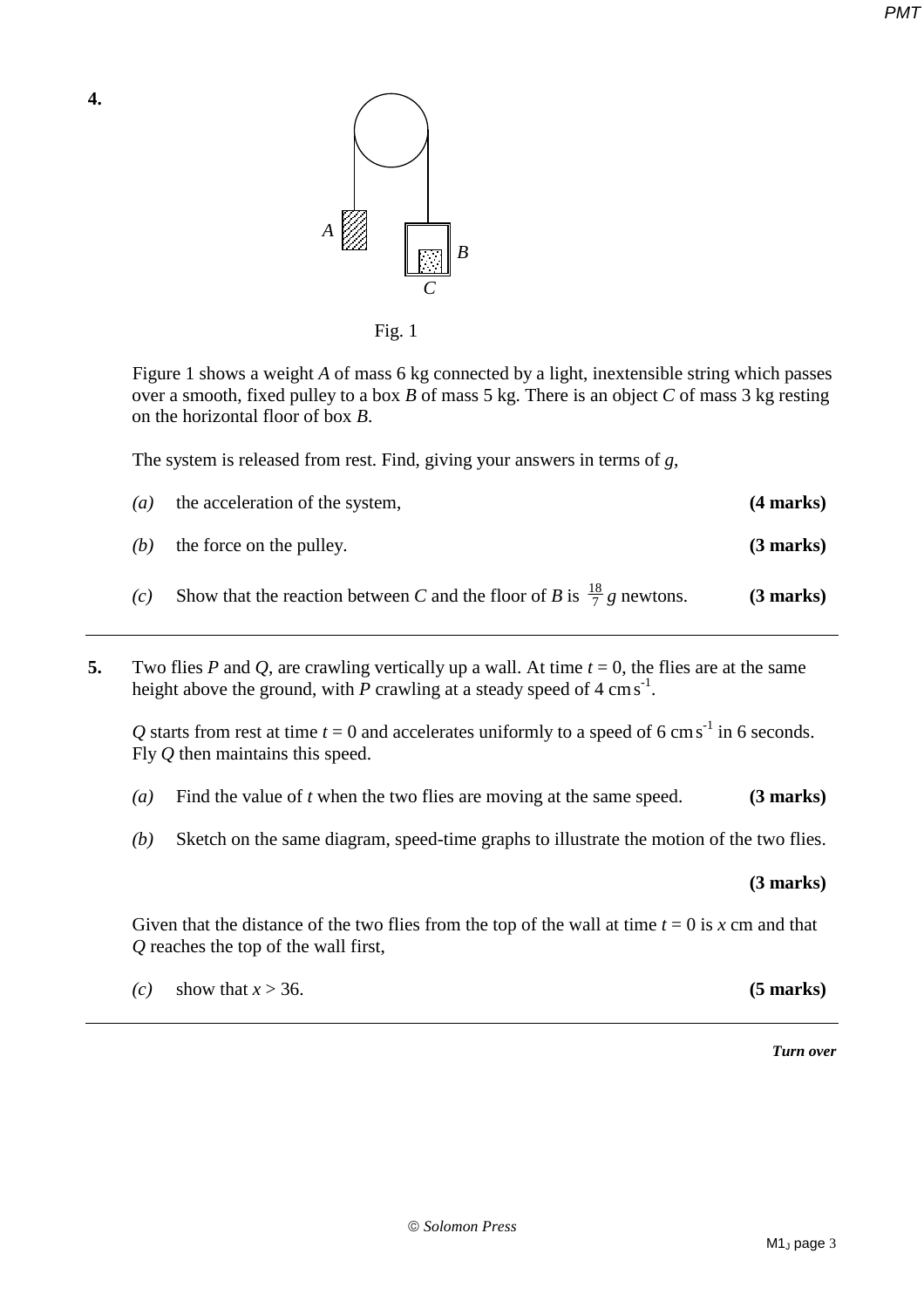

Fig. 2

Figure 2 shows a uniform plank *AB* of length 8 m and mass 50 kg suspended horizontally by two light vertical inextensible strings attached at either end of the plank. The maximum tension that either string can support is 40*g* N.

A rock of mass *M* kg is placed on the plank at *A* and rolled along the plank to *B* without either string breaking.

*(a)* Explain, with the aid of a sketch-graph, how the tension in the string at *A* varies with *x*, the distance of the rock from *A*.

**(3 marks)**

*(b)* Show that  $M \le 15$ . **(5 marks)** 

**6.** 

The first rock is removed and a second rock of mass 20 kg is placed on the plank.

*(c)* Find the fraction of the plank on which the rock can be placed without one of the strings breaking.

**(6 marks)**